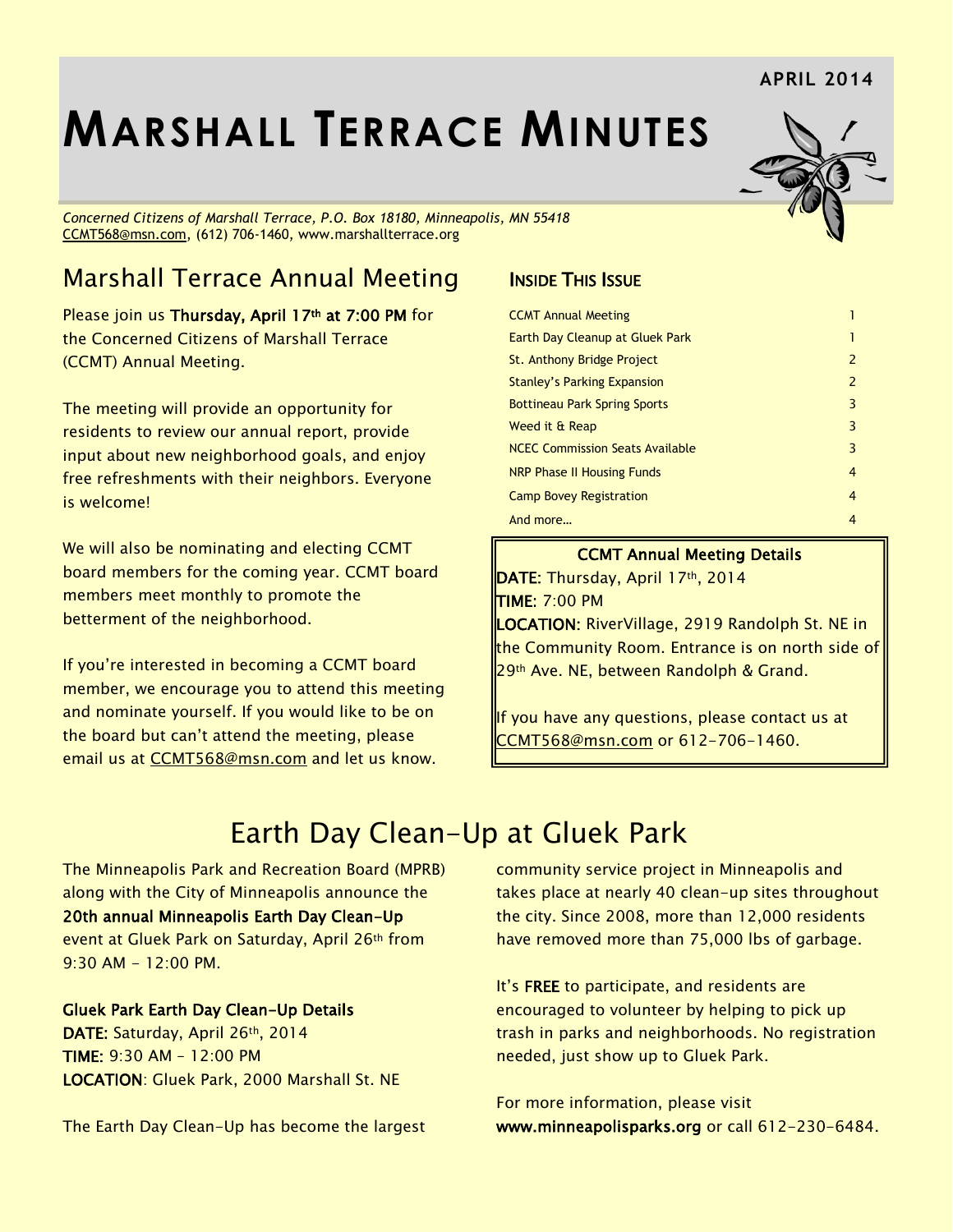#### Page 2 APRIL 2014

#### St. Anthony Parkway Bridge Project

The construction of the new St. Anthony Parkway/Northtown Yards Bridge is expected to begin in fall 2014. Associated road closures will go from spring 2015 until spring 2016 during which both the bridge and the east and west bridge approaches will be closed.

The project includes demolition of the existing bridge, construction of a new through-truss bridge, and realignment of approach roadways which includes St. Anthony Parkway, California St. NE and Main St. NE.

The primary purpose of the project is to provide a structurally-sound crossing over the BNSF rail



New design for Saint Anthony Parkway Bridge

yard for non-motorized, motorized, and rail users.

For more information and updates on the St. Anthony Parkway/Northtown Yards Bridge project, please visit [www.stapbridge.com.](http://www.stapbridge.com/)

#### Stanley's Parking Expansion

Stanley's Northeast Bar Room, located at 2500 University Ave. NE, is considering an additional parking expansion.

Luke Derheim, Operations, Marketing & Events Manager at Stanley's, will attend the CCMT Annual Meeting on Thursday, April 17th (see page 1 for meeting details), and will ask for input from neighborhood residents about the expansion.

If you are interested in participating in this discussion, please join us at the CCMT Annual Meeting on April 17th. 7:00 PM at River Village. As always, everyone is welcome at the CCMT public meetings.

#### Think Spring

"In the spring, I have counted 136 different kinds of weather inside of 24 hours."

– Mark Twain



Marshall Terrace area potentially affected by Stanley's parking expansion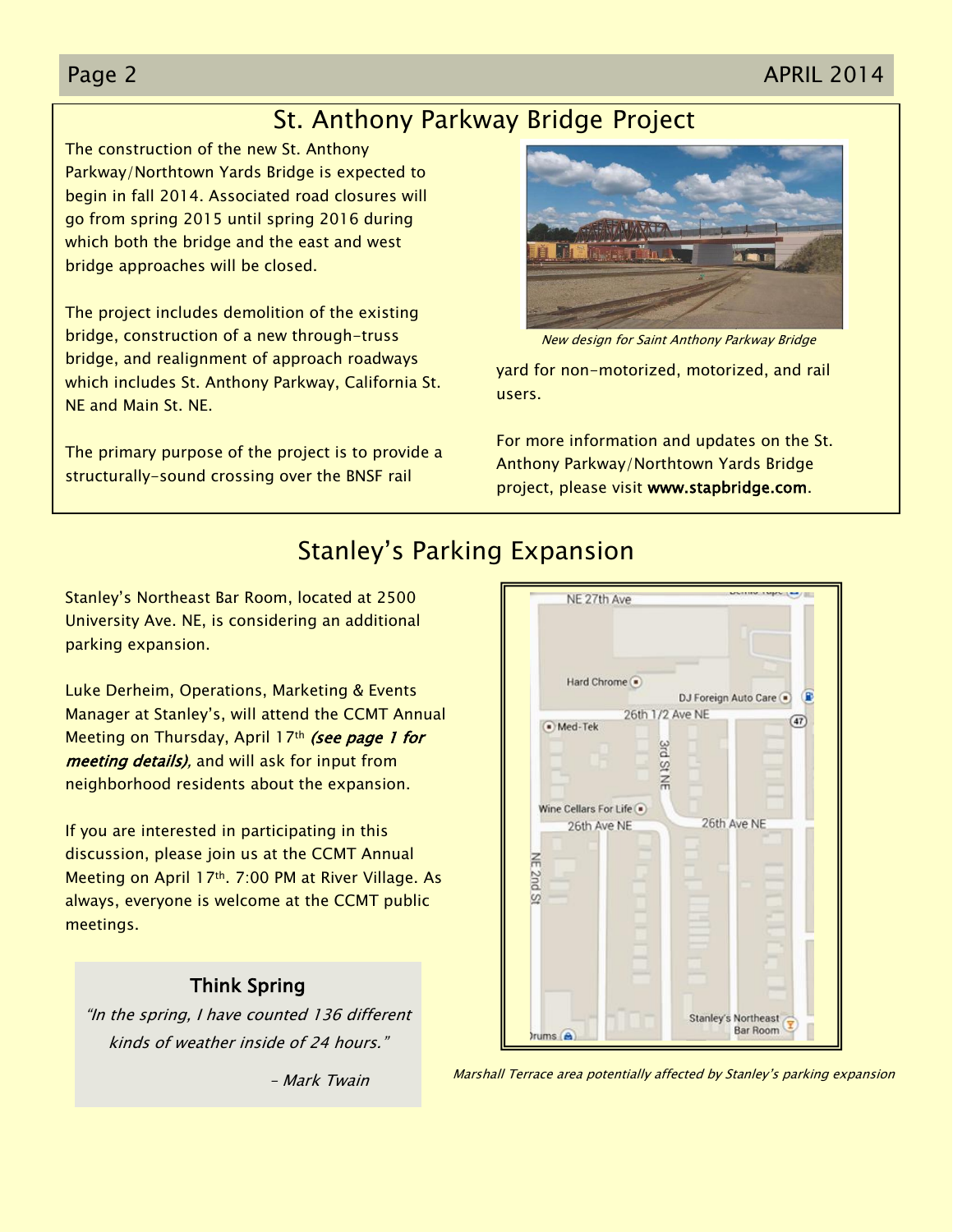# Bottineau Park Spring Sports

Registration has begun for Minneapolis Parks 2014 Eastside Spring Sports. The following leagues are forming at Bottineau Park, 2000 2nd St. NE:

- T-Ball (Grades K-1) \$25
- Coach Pitch (Grades 2-3) \$25
- Slow Pitch Softball (10 & under) \$40
- Fast Pitch Softball (12 & under) \$40
- Baseball (12 & Under) \$40

Program scholarships are available; no person will be refused participation due to inability to pay.

In-person registration is preferred. Bottineau Park office hours are:

M-F: 3-9 PM Saturdays: 9-4 PM

If you have questions about 2014 spring sports, call the Bottineau Park office at 612-370-4958.

# Weed It & Reap Volunteers Needed

Weed It & Reap clean-up days are just around the corner!

Gather your co-workers, neighbors, friends, and families together and help clean up Northeast. Volunteers pick up debris near local businesses, sidewalks, boulevards, area parks and neighborhood streets.



Vests, gloves, garbage bags, and area assignments are provided. Volunteers receive t-shirts and food.

Weed It & Reap Details: DATE: May  $1 - May 3$ TIME: Thursday & Friday: 9-5 PM; Saturday: 9-2 PM LOCATION: TBD

To register or for more information, visit: [www.minneapolischamber.org/weedit](http://www.minneapolischamber.org/weedit) 

# NCEC Commission Seats Available

The Minneapolis Neighborhood and Community Engagement Commission (NCEC) has seats up for election and is encouraging interested residents to apply.

Representatives of Minneapolis' neighborhoods and cultural communities sit on the NCEC and advise the Mayor and City Council on a wide range of community engagement issues. The NCEC also works to broaden participation on advisory boards and commissions, administers the One Minneapolis Fund, develops recommendations for improving the City's public participation process, and reviews the business plan for the Neighborhood and Community Relations Department.

Eight of the 16 NCEC commissioners are appointed through the open appointments process with the remaining members elected by Minneapolis neighborhood organizations.

This year, Commission seats from neighborhood districts 2, 4, 6 and 8 (Marshall Terrace sits in District 4) are up for election through the neighborhood election process.

If you're interested in becoming a candidate for District 4, please visit the Marshall Terrace website at [www.marshallterrace.org.](http://www.marshallterrace.org/) Click on the NCEC Candidate Information link on the side menu of the homepage. The closing date for candidate filing is May 9th at 4 PM.